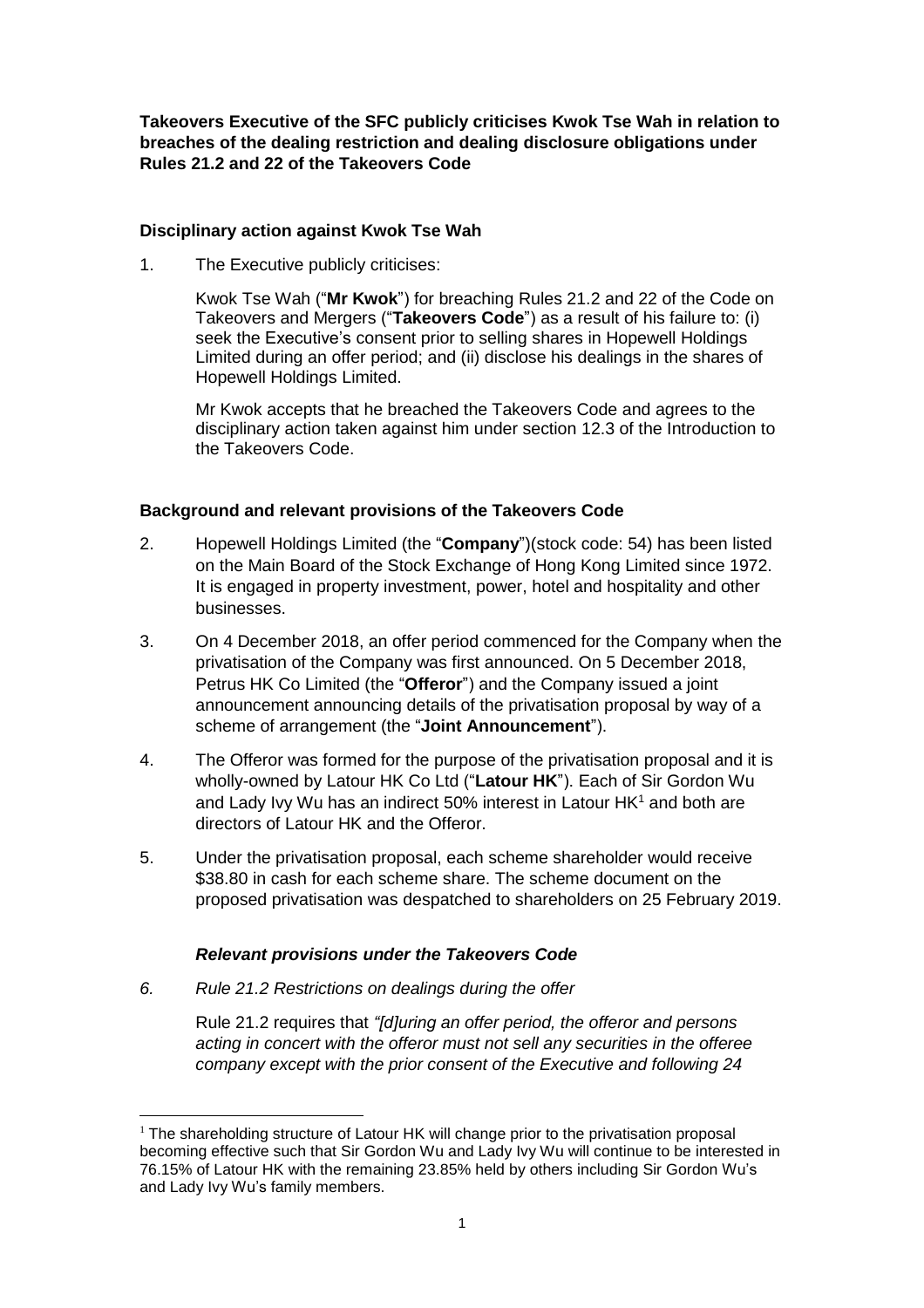*hours public notice that such sales might be made…. Sales below the value of the offer will not be permitted…"*

*7. Rule 22 Disclosure of dealings during offer period*

During an offer period, Rule 22 of the Takeovers Code requires an offeror and its associates to disclose their dealings in the relevant securities (as defined in Note 4 to Rule 22) of an offeree company conducted for themselves or on behalf of discretionary clients.

# *Measures taken by the Offeror regarding dealing restrictions under the Takeovers Code*

- 8. On 5 December 2018, around the time of the publication of the Joint Announcement, Sir Gordon Wu verbally informed Mr Kwok that: (i) the Offeror made a proposal to privatise the Company; and (ii) by reason of Mr Kwok being Lady Ivy Wu's father, he could not buy or sell shares in the Company and could not vote at the court meeting.
- 9. On 7 December 2018, the Offeror sent each of its concert party: (i) a reminder of the dealing disclosure obligations under Rule 22 of the Takeovers Code; and (ii) a do's and don'ts letter summarising a concert party's obligations under the Takeovers Code which included a restriction on dealing. Mr Kwok signed an acknowledgment confirming receipt of the reminder and the letter on the same day.

#### **Breaches of the Takeovers Code**

 $\overline{a}$ 

- 10. On 6 December 2018, which was two days after the commencement of the offer period, Mr Kwok sold 40,000 shares in the Company on-market, representing approximately 0.005% of the total issued shares in the Company<sup>2</sup> (the "**Dealings**").
- 11. As at the date of the Joint Announcement, Mr Kwok held 951,600 shares of the Company representing 0.11% of the Company. Following the Dealings, Mr Kwok's interest in the Company was reduced to 911,600 shares representing 0.10% of the Company.
- 12. On 14 February 2019, the Offeror became aware of the Dealings and informed the Executive. On 18 February 2019, a disclosure of interest form on the Dealings was filed with the Executive.

# *Mr Kwok breached Rules 21.2 and 22 of the Takeovers Code*

13. Mr Kwok, as the father of Lady Ivy Wu, is a party acting in concert with the Offeror. Accordingly, he is subject to the dealing restrictions under Rule 21.2 and the dealing disclosure obligations under Rule 22 of the Takeovers Code.

<sup>2</sup> 20,000 Hopewell shares were sold at HK\$34.00 per share and 20,000 Hopewell shares were sold at HK\$34.20 per share.